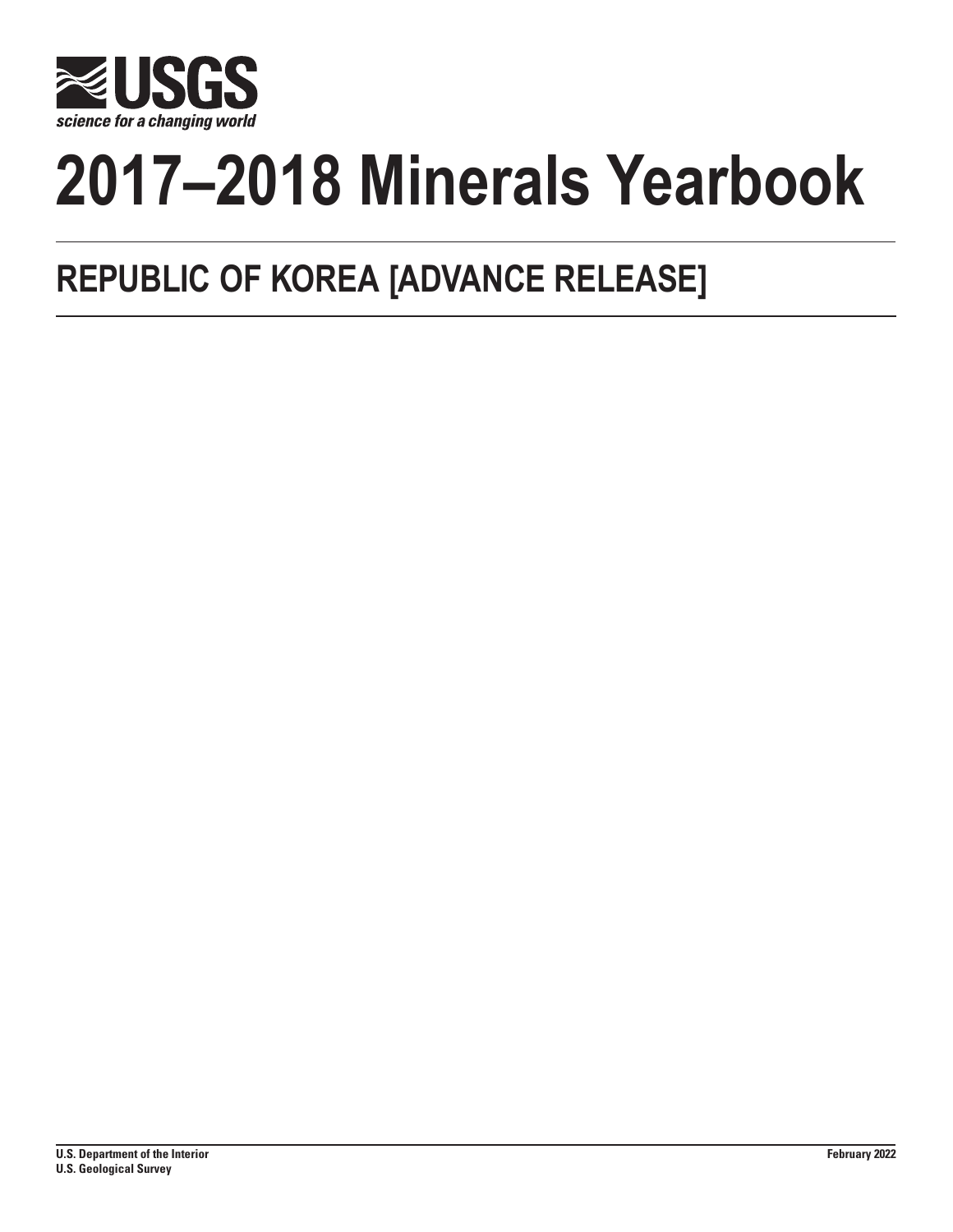## **The Mineral Industry of the Republic of Korea**

### By Jaewon Chung

#### **Note: In this chapter, information for 2017 is followed by information for 2018.**

In 2017, the Republic of Korea was the world's secondranked producer of refined indium, accounting for 32% of global production; the second-ranked producer (excluding United States production) of refined cadmium (22% of global production); the second-ranked producer of mined zeolites (11%); the secondranked producer of refined zinc (7%); and the fifth-ranked producer of mined talc and pyrophyllite (8%). The country was the world's fifth-ranked producer of pig iron, the sixth-ranked producer of raw steel, and the third-ranked exporter of raw steel (World Steel Association, 2018b, p. 9, 18, 27; Anderson, 2019; Bolen, 2019; Flanagan, 2019; Tolcin, 2019; Tuck, 2019; Thomas, 2020).

In the global mineral industry, the Republic of Korea was a consumer rather than a producer of metallic ores and concentrates, particularly copper, iron, lead, and zinc. In 2017, the Republic of Korea was the third-ranked importer of metallic ores, slag, and ash, which together accounted for 6% of its global trades, by value, behind China (55%) and Japan (9%) (United Nations Statistics Division, 2020).

#### **Minerals in the National Economy**

In 2017, the Republic of Korea's real gross domestic product (GDP) increased by 3.1%. The country's nominal GDP was \$1.53 trillion, which ranked it as the world's 12th largest economy. The value of manufacturing activities accounted for 30.4% of the GDP; construction, 5.9%; and mining and quarrying, 0.2%. By value, limestone accounted for 76% of mineral production, followed by sulfur (9%), quartzite (5%), and clay minerals (2%) (Bank of Korea, 2018, p. 17; Lee and others, 2018, p. 17, 23, 46; World Bank, The, 2019).

The county's outward foreign direct investment (FDI) in the mineral industry decreased to \$1.6 billion in 2017 from \$2.8 billion in 2016; mineral fuels accounted for 87% of the county's outward FDI. The leading recipients were Peru (\$374 million), Australia (\$311 million), the Marshall Islands (\$213 million), and the Netherlands (\$133 million) (Export Import Bank of Korea, 2018).

#### **Government Policies and Programs**

The Ministry of Trade, Industry, and Energy (MOTIE) was responsible for implementing the country's mineral laws and policies. The Korea Mining Industry Act (No. 14990 of 2017) provides the basic guidelines for extraction of the country's mineral resources (National Law Information Center, 2017).

The Korea Institute of Geoscience and Mineral Resources provides data on the country's mineral industry annually. The state-owned Korea Resources Corp. (KORES) supports the development of domestic, North Korean, and overseas mineral resources and industries and analyzes the country's mineral reserves biannually. In the 2000s, KORES designated the

following six minerals as strategic: bituminous coal, copper, iron, nickel, uranium and zinc. KORES defined strategic mineral commodities as those minerals for which imports accounted for more than 90% of the country's consumption, whose annual import value exceeded \$100 million, and that could be refined in the country. Rare-earth elements and lithium were added to the list of strategic minerals in 2010 (Korea Resources Corp., 2018; Ministry of Trade, Industry, and Energy, 2020, p. 15).

To secure its mineral supply, KORES stockpiles the following 10 rare metals in Gunsan, North Jeolla Province: antimony, chromium, gallium, molybdenum, niobium, rare earths, selenium, titanium, tungsten, and zirconium. KORES maintains a 64.5-day supply of these metals, which are important to the country's manufacturing industry and are mostly from imports. For price stabilization, the Public Procurement Service (PPS) stockpiles aluminum, lead, nickel, other rare metals (such as bismuth, cobalt, indium, lithium, manganese, silicon, strontium, tantalum, and vanadium), tin, and zinc at nine sites. The PPS maintains a more than 50-day supply of each of these mineral commodities (Lee and Eom, 2018; Korea Resources Corp., 2019; Public Procurement Service, 2019).

#### **Production**

Production of diatomite increased by 550% to 133,741 metric tons (t) in 2017 from 20,564 t in 2016. Other substantial increases in production included that of gold, by 76%; zinc, 47%; fuller's earth, 41%; silica sand, 40%; pottery clay, 39%; silver and titaniferous magnetite, 34% each; lead, 33%; clay (unspecified) and refined copper (secondary), 31% each; refined bismuth, 29%; talc, 26%; liquefied petroleum gas (LPG), 21%; calcite (size and shape unspecified; high purity limestone), 19%; naphtha, 18%; crushed dolomite, 17%; quartzite, 15%; kaolin, 14%; mica, 13%; and feldspar, 10%.

Production of mined copper, as a byproduct from the Guk-jeon lead-zinc mine, decreased by 94% to 7 t in 2017 from 108 t in 2016. Other notable decreases in mineral production included that of marble, by 62%; iron, 30%; pyrophyllite, 27%; bentonite, 26%; refined silver, 19%; ferromanganese, 15%; coal (anthracite), 14%; silicomanganese, 13%; and refined gold, 11%. Data on mineral production are in table 1.

#### **Structure of the Mineral Industry**

In 2017, there were 375 active mines owned by private or state-owned companies (349 for industrial materials, 21 for metals, and 5 for anthracite), up from 362 in 2016. The mining industry employed 6,715 people, which was a decrease from the 6,826 (revised) people employed by the industry in 2016 (Korea Institute of Geoscience and Mineral Resources, 2018b, p. 34). Table 2 is a list of major mineral industry facilities.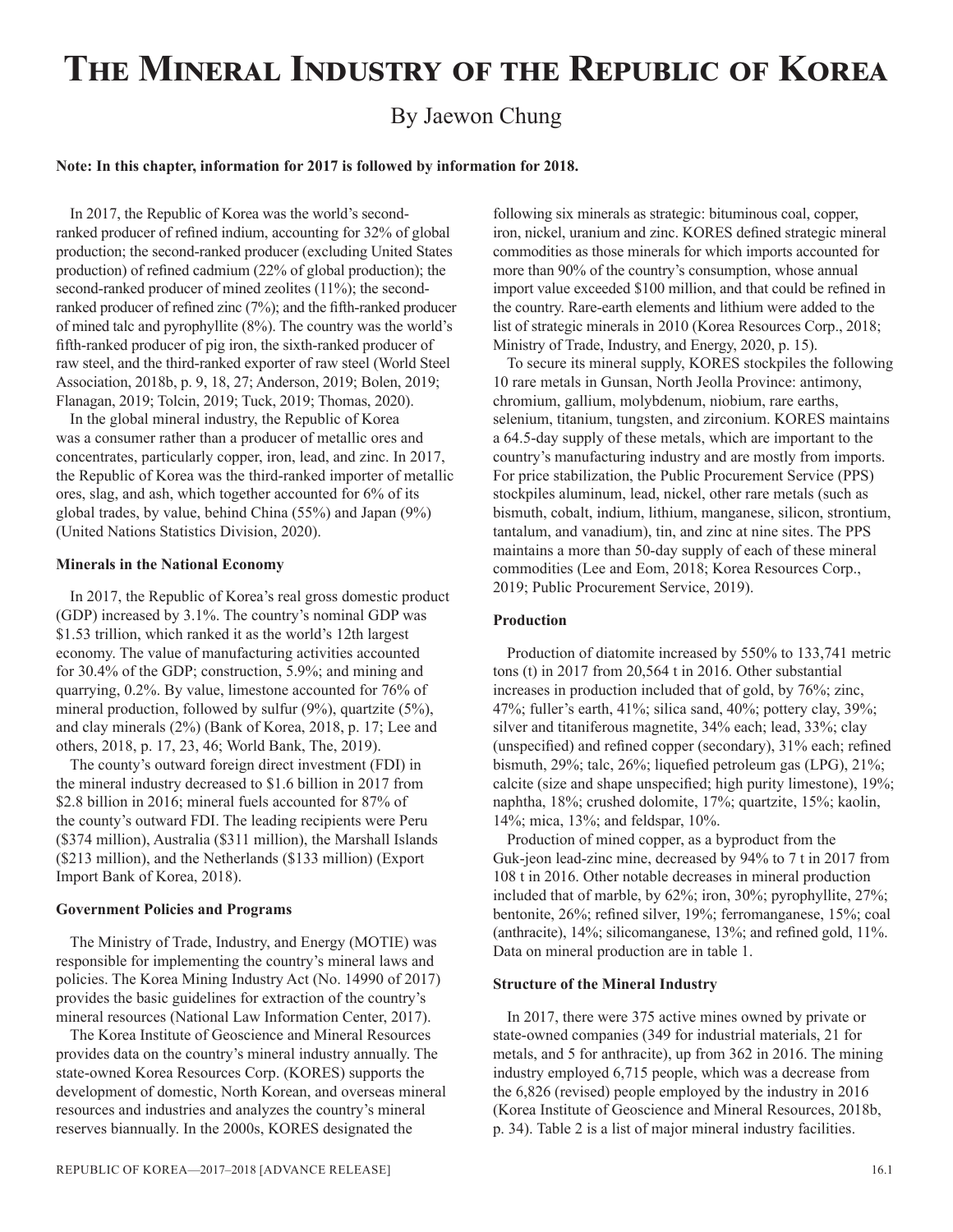Korea Coal Corp., Korea Gas Corp., Korea National Oil Corp. (KNOC), and KORES were state-owned under the MOTIE. In 2017, KNOC was involved in petroleum exploration, development, and production projects in oilfields in the North Sea and shale gasfields in North America; its reserves and production totaled nearly 1.4 billion barrels (Gbbl) and 170,000 barrels per day, respectively. KORES had foreign investments in 26 projects across 15 countries to supply highdemand minerals to the country, such as coal from Australia; copper from South America; and nickel from Africa (Korea National Oil Corp., 2018; Korea Resources Corp., 2018).

#### **Mineral Trade**

In 2017, the Republic of Korea's exports of metallic concentrates and industrial minerals increased in value by 118% to \$166 million and by 16% to \$154 million, respectively. Coal exports increased in value to \$3.3 million from \$0.44 million (Korea Institute of Geoscience and Mineral Resources, 2018b, p. 24–25).

In 2017, the Republic of Korea imported metallic concentrates (or ores), coal, and industrial minerals to supply 99.5%, 98.6%, and 25.0%, respectively, of domestic demand. The value of imported metallic concentrates, coal, and industrial minerals increased by 31% to \$14.1 billion, by 63% to \$15.1 billion, and by 15% to \$710 million, respectively, owing to the increase in the volume of imported minerals. Imports of major metallic concentrates included about 1.7 million metric tons (Mt) of copper, of which Chile supplied 34%; 1.2 Mt of manganese (Australia, 52%); 3.4 Mt of nickel (New Caledonia, 99.96%); and 43 t of silver (Mexico, 56%) (Korea Institute of Geoscience and Mineral Resources, 2018b, p. 24–25, 160–167; Lee and others, 2018, p. 13, 15; United Nations Statistics Division, 2020).

In 2017, the country's exports of mineral fuels and their products to the United States increased by 11% to \$3.3 billion, and those of nonfuel minerals increased by 122% to \$191 million. Imports of mineral fuels and their products from the United States were valued at \$4.3 billion compared with \$1.9 billion in 2016 owing to a significant increase in the import volume. The nonfuel mineral imports from the United States increased by 10% to \$583.5 million (Lee and others, 2018, p. 19, 21; U.S. Census Bureau, 2018a, b).

#### **Commodity Review**

#### *Metals*

**Gold.**—GoldenSun Co. Ltd. operated the country's two gold mines—the Eunsan Mine and the Gasa-Do Mine in South Jeolla Province. In 2017, gold production increased to 361 kilograms (kg) from 205 kg in 2016 owing to new output from goldbearing veins at the Gasa-Do Mine; the veins were discovered in 2016 and were reported to contain 628 kg of gold (Korea Institute of Geoscience and Mineral Resources, 2018a, p. 33; Lee and others, 2018, p. 10).

Refined gold output decreased by 11% to about 52,800 kg in 2017 owing to lower gold contents in imported copper and zinc concentrates. LS-Nikko Copper Inc. and Korea Zinc Co. Ltd.—the two major gold refining companies in the countryproduced refined gold mostly as a byproduct of imported copper and zinc concentrates (Korea Institute of Geoscience and Mineral Resources, 2018a, p. 35).

In 2017, imports of gold in unwrought and semimanufactured forms increased greatly, to about 57,000 kg from 25,000 kg in 2016. The major suppliers were the United Arab Emirates (50%), Japan (14%), and Hong Kong (8%); the imports from the United Arab Emirates increased to 28,100 kg in 2017 from 2,700 kg in 2016. The increase in gold imports was because India, the world's second-ranked gold consumer after China, reduced the tariff on gold imports to 3% from 12.5% under the Free Trade Agreement (FTA) between the Republic of Korea and India. India's imports of gold from the United Arab Emirates by way of the Republic of Korea became profitable because of the tariff cut. The Republic of Korea's gold-silver fabrications exports to India increased to \$1.4 billion in 2017 from \$102 million in 2016. In August 2017, however, India restricted imports of gold items from the Republic of Korea to prevent misuse of the FTA (Jadhav, 2017; United Nations Statistics Division, 2020).

**Indium.**—Indium is usually produced as a byproduct of zinc refining. It can be used to produce indium-tin oxide (ITO), which is an essential material in the manufacturing of liquid crystal displays and plasma display panels. The Republic of Korea was a notable producer and consumer of indium. Major consumers were the ITO producers Heesung Metal Ltd. and Corning Precision Materials Korea (formerly Samsung Corning Precision Material Co. Ltd.). In 2017, the country imported 113 t of indium (metal, powder, and scrap), produced an estimated 225 t of indium by Korea Zinc Co., Ltd. and Young Poong Corp., and exported 246 t of indium (table 1; Korea Institute for Rare Metals, 2018).

**Iron and Steel.**—Handok Iron & Steel Co. Ltd. operated the country's sole iron ore mine, the Sinyemi Mine in Gangwon Province. In 2017, the Sinyemi Mine's iron ore production decreased to 311,000 t from 445,000 t in 2016 because the lower grade ore from the mine was less profitable to produce. The country produced about 47 Mt of pig iron, making it the fifth-ranked world producer after China (711 Mt), Japan (78 Mt), India (67 Mt), and Russia (52 Mt); and 71 Mt of raw steel, after China (832 Mt), Japan (105 Mt), India (101 Mt), the United States (82 Mt), and Russia (71.5 Mt). The Republic of Korea's production amounts of these mineral commodities remained at about the same level as in 2016 (Korea Iron and Steel Association, 2018; Lee and others, 2018, p. 11, 43; World Steel Association, 2018a, p. 1, 2, 89, 90).

In 2017, imports of iron ore—mainly from Australia (75%), Brazil (13%), and South Africa (7%)—totaled 72.4 Mt compared with 71.7 Mt in 2016, making the Republic of Korea the world's third-ranked importer of iron ore after China and Japan. The country exported 31.4 Mt of steel and was the world's third-ranked steel exporter. China was the leading destination (13%, or about 4 Mt) for the Republic of Korea's steel exports, followed by Japan (13%, or 3.98 Mt), the United States (11%, or 3.5 Mt), and India (9%, or 2.7 Mt) (U.S. International Trade Administration, 2018, p. 1, 3; World Steel Association, 2018b, p. 27).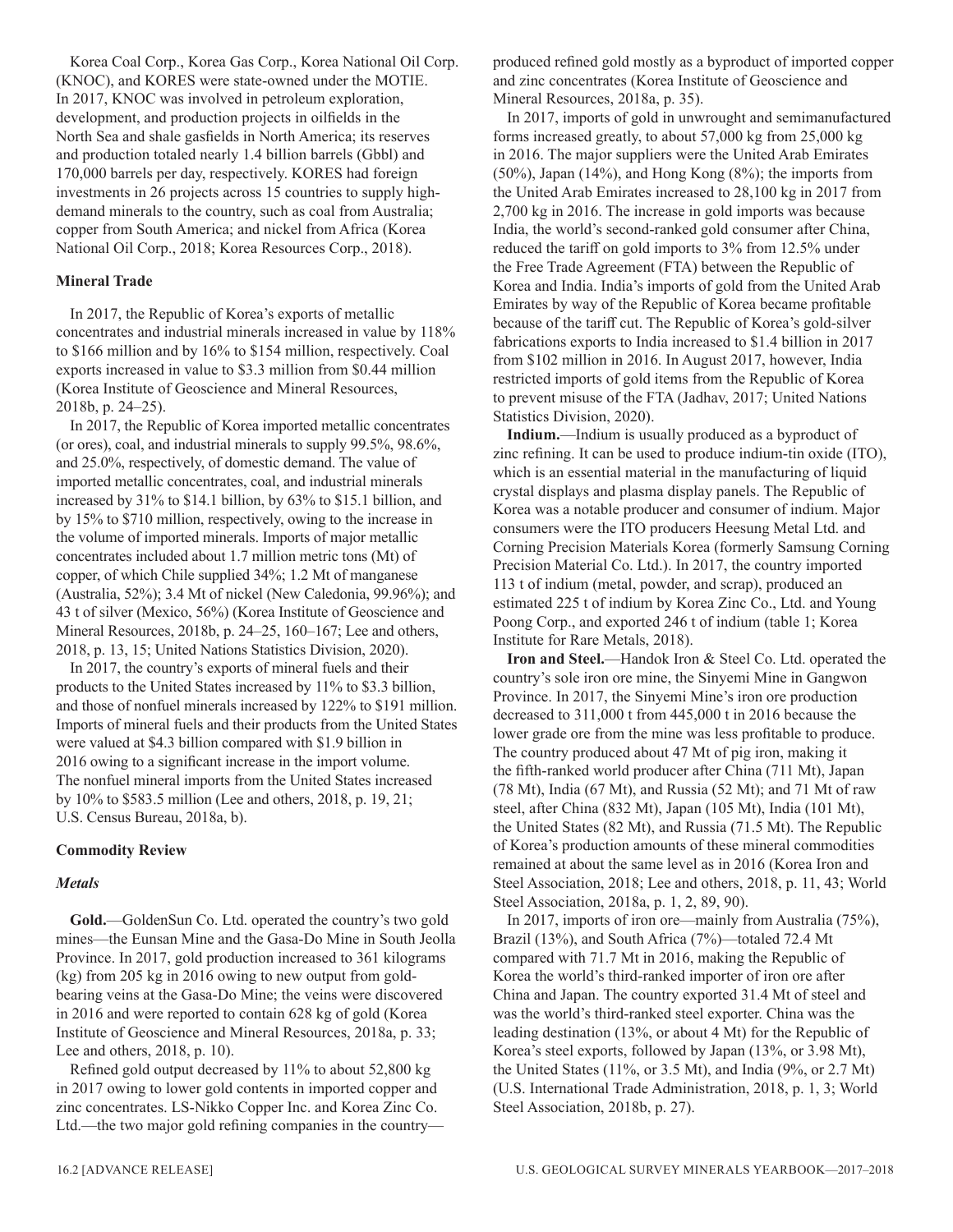**Lead.**—The Republic of Korea relied largely on imports of lead-zinc concentrates for its lead-refining industry, although the country mined a small amount of lead and zinc domestically. In 2017, mine production of lead increased by 33% to 3,762 t owing to the increased production of the Kumho Mine and the Guk-jeon Mine. The country's imports of lead concentrate decreased by 10% to about 572,600 t owing to the decline in refined lead exports. The major suppliers were Peru (31%), Mexico (15%), the United States (14%), Bolivia (13%), and Australia (11%) (Korea Institute of Geoscience and Mineral Resources, 2018a, p. 83; Lee and others, 2018, p. 11, 38–39).

In 2016 (the latest year for which data were available), the Republic of Korea was the world's third-ranked producer of refined lead, after China and the United States, accounting for about 8% of world production. In 2017, Korea Zinc Co. Ltd. produced about 423,320 t of primary lead. Lead recycling companies produced 380,000 t of secondary lead. Imports and exports of refined lead decreased by about 3% to 130,000 t and by 11% to 339,000 t, respectively (Korea Nonferrous Metal Association, 2018; Lee and others, 2018, p. 41; Klochko, 2020).

**Zinc.**—In 2017, mine production of zinc increased by 47% to 3,321 t. The country's imports of zinc concentrate totaled 2.08 Mt. The major suppliers were Peru (29%), Australia (24%), Mexico (11%), Bolivia (9%), and the United States (8%). Korea Zinc Co. Ltd. and Yong Poong Corp. produced about 611,000 t and 360,000 t of refined zinc, respectively. Exports and imports of refined zinc decreased by 7% to 534,000 t and increased by about 8% to 63,600 t, respectively (Korea Nonferrous Metal Association, 2018; Lee and others, 2018, p. 11, 38, 39, 41).

#### *Industrial Minerals*

**Cement and Limestone.**—The Republic of Korea produced about 48.7 Mt of clinker and 57.4 Mt of hydraulic cement in 2017, which were at about the same amounts as in 2016. In 2017, about 2.3 Mt of clinker and 1.1 Mt of hydraulic cement were exported; the country imported 37,000 t of clinker and 854,000 t of hydraulic cement (Korea Cement Association, 2018).

The Republic of Korea produced 92.3 Mt of limestone in 2017, which accounted for 98% of domestic consumption. The production increased by nearly 2% on average for each year since 2011 owing to increased domestic demand by the cement industry. Cement production, the chemical industry, and the manufacture of steel consumed 74%, 13%, and 12% of the limestone produced, respectively (Lee and others, 2018, p. 46).

**Pyrophyllite.**—In 2017, the leading pyrophyllite-producing mine in the country was the Wan-Do Mine (which produced more than 100,000 t for the year), followed by the Nohwa-Do Mine and the HyunMoo Mine (less than 100,000 t each). Total production decreased by 27% to 431,458 t owing to decreased domestic demand by the cement industry. The export of pyrophyllite increased by 22% to 110,100 t. Japan was the leading export destination (accounting for 66%, or 72,800 t, which it purchased for use in glass fiber products), followed by Taiwan (22%) and Indonesia (10%), purchased by both the countries for use in ceramic products (Korea Institute of Geoscience and Mineral Resources, 2018a, p. 160, 165).

#### *Mineral Fuels and Related Materials*

In 2017, coal accounted for 43% of electric power generation (up from 40% in 2016); nuclear energy, 27% (down from 30% in 2016); LNG, 22% (the same level as in 2016); and renewable energy, 5.0% (up from 4.2% in 2016) (Korea Energy Economics Institute, 2018, p. 182, 183).

**Coal.**—The Government continued to restructure the country's coal industry and downsize Korea Coal Corp. In 2017, anthracite production from five active mines decreased by 14% to 1.5 Mt. The country imported 7.0 Mt of anthracite (a 26% decrease from that of 2016), mainly from Russia (46%), Australia (29%), and China (17%). The country lacked reserves of bituminous coal and thus relied on imports to meet domestic demand. Imports of bituminous coal increased by 11% to 131 Mt. The major suppliers were Australia (34%), Indonesia (26%), Russia (17%), and Canada (8%) (Korea Resources Corp., 2017, p. 185; Korea Institute of Geoscience and Mineral Resources, 2018b, p. 81–82; Korea Coal Corp., 2020).

**Petroleum and Petroleum Refinery Products.**—In 2017, imports of crude petroleum increased by 4% to 1.12 Gbbl. Imports were mainly from Saudi Arabia (29%), Kuwait  $(14\%)$ , Iran  $(13\%)$ , and Iraq  $(11\%)$ . The Republic of Korea was the world's sixth-ranked petroleum refiner. In 2017, the country's four major petroleum refinery companies (SK Energy, GS-Caltex Corp., S-Oil Corp., and Hyundai Oil Refinery Co., in order of capacity) had a combined throughput of about 3 million barrels per day. The country produced 1,230 million barrels (Mbbl) of petroleum refinery products in 2017; domestic consumption was 939 Mbbl, exports were 509 Mbbl, and imports were 315 Mbbl (table 2; BP p.l.c., 2018, p. 22; Korea Energy Economics Institute, 2018, p. 84–85, 88, 96–103).

#### **MINERAL INDUSTRY HIGHLIGHTS IN 2018**

#### **Minerals in the National Economy**

In 2018, the Republic of Korea's nominal GDP was \$1.62 trillion; the real GDP increased by 2.7%. The country's exports and imports totaled \$604.9 billion and \$535.2 billion, respectively; the exports and the imports of minerals (excluding crude petroleum) were \$508 million and \$32.1 billion, respectively (Bank of Korea, 2019, p. 16; Lee and others, 2019, p. 14; World Bank, The, 2019).

The Republic of Korea's leading mineral import was crude petroleum, for which imports totaled \$80.4 billion (1.12 Gbbl), followed by bituminous coal (\$14.7 billion, 131.5 Mt), iron ore (\$5.4 billion, 73.3 Mt), copper concentrate (\$4.0 billion, 1.8 Mt), zinc concentrate (\$2.1 billion, 2.16 Mt), and lead concentrate (\$1.5 billion, 0.6 Mt). The leading suppliers of crude petroleum, in terms of quantity, were Saudi Arabia (which supplied 29%) and Kuwait (15%); bituminous coal, Australia (32%) and Indonesia (25%); iron ore, Australia (71%) and Brazil (15%); copper concentrate, Chile (39%) and Peru (15%); zinc concentrate, Australia (34%) and Peru (23%); and lead concentrate, Peru (28%) and the United States (15%) (United Nations Statistics Division, 2020).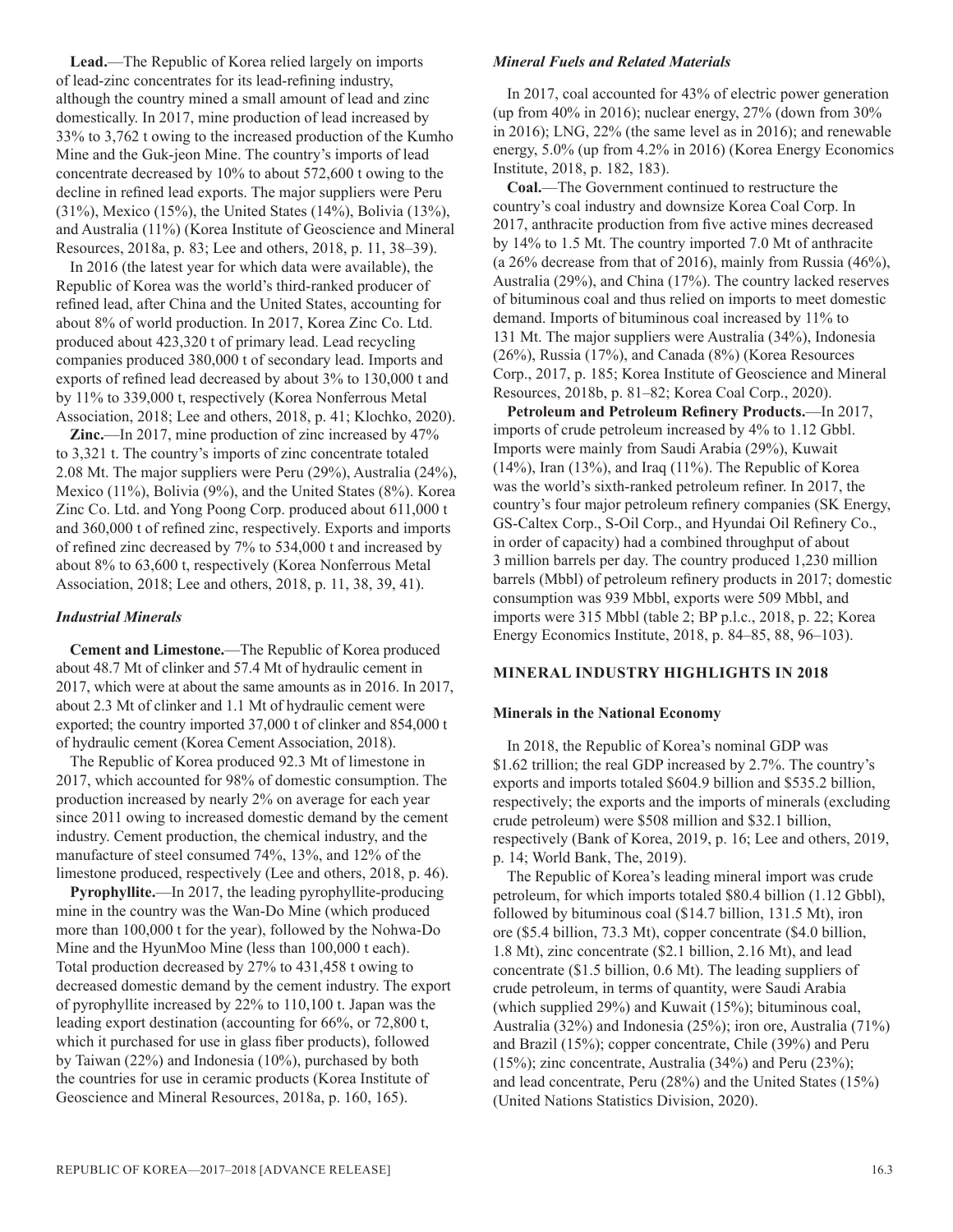#### **Production**

In 2018, significant changes in production included that of mined iron (Fe content), which increased by 23%; mica, 14%; zeolites, 13%; smelted copper (secondary) and crushed dolomite, 12% each; mined zinc and silica sand, 10% each. The increase in silica sand production was likely due to the Government's permission to dredge sea sand (table 1; Lee and others, 2019, p. 13).

The production of diatomite decreased by 81%; marble, 60%; mined lead, 38%; clays (unspecified), 47%; mined gold, 34%; bentonite and talc, 33% each; quartzite, 25%; pottery clay, 23%; pyrophyllite, 20%; mined silver and coal (anthracite), 19% each; feldspar, 14%; kaolin, 13%; and ferromanganese, 11%. The slowdown in construction activity likely caused the decline in production of mineral construction materials (table 1; Lee and others, 2019, p. 13).

#### **Commodity Review**

#### *Metals*

**Gold.**—After the Government of India's abolishment of tax benefits between the Republic of Korea and India in August 2017, the Republic of Korea's gold-silver fabrications exports to India decreased in value to \$1,200 in 2018 from \$1.4 billion in 2017. For this reason, the Republic of Korea's gold imports in unwrought and semimanufactured forms decreased by 51% to 28,000 kg in 2018, which was similar to the level in 2016 (Lee and others, 2019, p. 11; United Nations Statistics Division, 2020).

**Nickel.**—Nickel sulfate from high-purity class I nickel (extracted from nickel sulfide ore) is used in battery cathodes. Of the more than 300,000 t of global nickel sulfate produced in 2017, about 50% was used for electric vehicle (EV) batteries. Korea Energy Materials Co. (KEMCO), a subsidiary of Korea Zinc Co., Ltd., started to produce nickel sulfate at a new facility at the Onsan smelter in 2018 and produced 11,000 t during the year. The company planned to increase its production to 80,000 metric tons per year (t/yr) of nickel sulfate by 2021 and expected to become the world's leading producer of nickel sulfate. LG Chem Ltd., which was one of the Republic of Korea's leading EV battery manufacturers, had invested \$897,000 for a 10% share in KEMCO in 2017 and would have priority in receiving KEMCO's nickel sulfate (Campagnol and others, 2017, p. 4, 9; Kang and Lee, 2017; Jung, 2018).

**Lithium.**—Owing to the high demand for rechargeable batteries, the country's imports of lithium carbonate increased by 60% to 33,171 t in 2018; and lithium hydroxide, by 75% to 12,301 t. The major suppliers of lithium carbonate were Chile (77%), China (15%), and Argentina (8%); and of lithium hydroxide, China (67%) and Chile (32%) (Korea Institute of Geoscience and Mineral Resources, 2019, p. 20; United Nations Statistics Division, 2020).

The Government-owned steelmaker POSCO started to produce lithium hydroxide in its Gwangyang Works plant in 2018. The manufacturing line had a production capacity of 1,500 t/yr of lithium hydroxide. The plant also had the capacity to produce 1,000 t/yr of lithium carbonate, which POSCO had started to produce in 2017. Both commodities were produced

by enriching lithium phosphate from recycling lithium batteries (Woo and Lee, 2018).

In 2018, POSCO agreed to receive 240,000 t/yr of lithium concentrate from Pilbara Minerals starting in 2020. Pilbara Minerals, which owned the Pilgangoora Mine in Western Australia, had the capacity to produce 800,000 t/yr of lithium concentrate. POSCO aimed to expand its capacity to produce 30,000 t/yr of lithium carbonate and lithium hydroxide using lithium concentrate near the Gwangyang Works plant starting in 2020. POSCO expected to supply the lithium compound products to such battery manufacturers as LG Chem, POSCO ESM, Samsung SDI, and SK Innovation in the Republic of Korea and to POSCO's joint venture with Chinese Huayou Cobalt Co. Ltd. in China (Lee, 2018).

**Tungsten.**—Almonty Industries of Canada commenced drift development at the Sangdong tungsten mine in Yeongwol, Gangwon Province, in 2018. The company expected to reopen the mine in 2020 and to produce up to 2,400 t/yr of  $WO_3$ . The Sangdong Mine stopped mining in 1992 and had been closed since 1993 owing to low commodity prices (Gleeson, 2018).

#### **Outlook**

Investment in facilities and construction is expected to slow in coming years owing to the Government's budget plan to increase social spending but reduce infrastructure spending. The infrastructure spending is expected to decrease to \$15.7 billion in 2021 from \$19.6 billion<sup>1</sup> in 2017. The anticipated decrease in domestic demand from the construction industry will likely lead to decreased production of such industrial minerals as cement, feldspar, limestone, and pyrophyllite. This situation is also expected to have a negative effect on the country's steelmakers; however, China's capacity cuts to steel production and more stringent environmental regulations may continue to create a favorable environment for the Republic of Korea to export steel products (Chosun Ilbo, The, 2018; Kim, 2018).

The Republic of Korea is likely to increase its imports of nickel sulfide and lithium concentrates and increase its domestic production of nickel sulfate, lithium carbonate, and lithium hydroxide in response to increasing demand in the battery market. Nuclear energy has been a major electric power source. The new Government elected in May 2017 planned to phase out nuclear energy and reduce the dependence on coal. The use of other energy sources—renewable energy, liquefied natural gas (LNG), and (or) LPG—is expected to increase (World Nuclear Association, 2018).

#### **References Cited**

- Anderson, C.S., 2019, Indium: U.S. Geological Survey Mineral Commodity Summaries 2019, p. 78–79.
- Bank of Korea, 2018, Annual report—2017: Seoul, Republic of Korea, Bank of Korea, March, 137 p. (Accessed November 13, 2018, at http://www.bok.or.kr/ ucms/cmmn/file/fileDown.do?menuNo=400221&atchFileId=FILE\_00000000 0004400&fileSn=1.)
- Bank of Korea, 2019, Annual report—2018: Seoul, Republic of Korea, Bank of Korea, March, 137 p. (Accessed November 26, 2019, at http://www.bok.or.kr/ ucms/cmmn/file/fileDown.do?menuNo=400221&atchFileId=FILE\_00000000 0011822&fileSn=1.)

<sup>1</sup> Where necessary, values have been converted from Republic of Korea won (KRW) to U.S. dollars at an annual average exchange rate of KRW1,130=US\$1.00 for 2017 and 2021.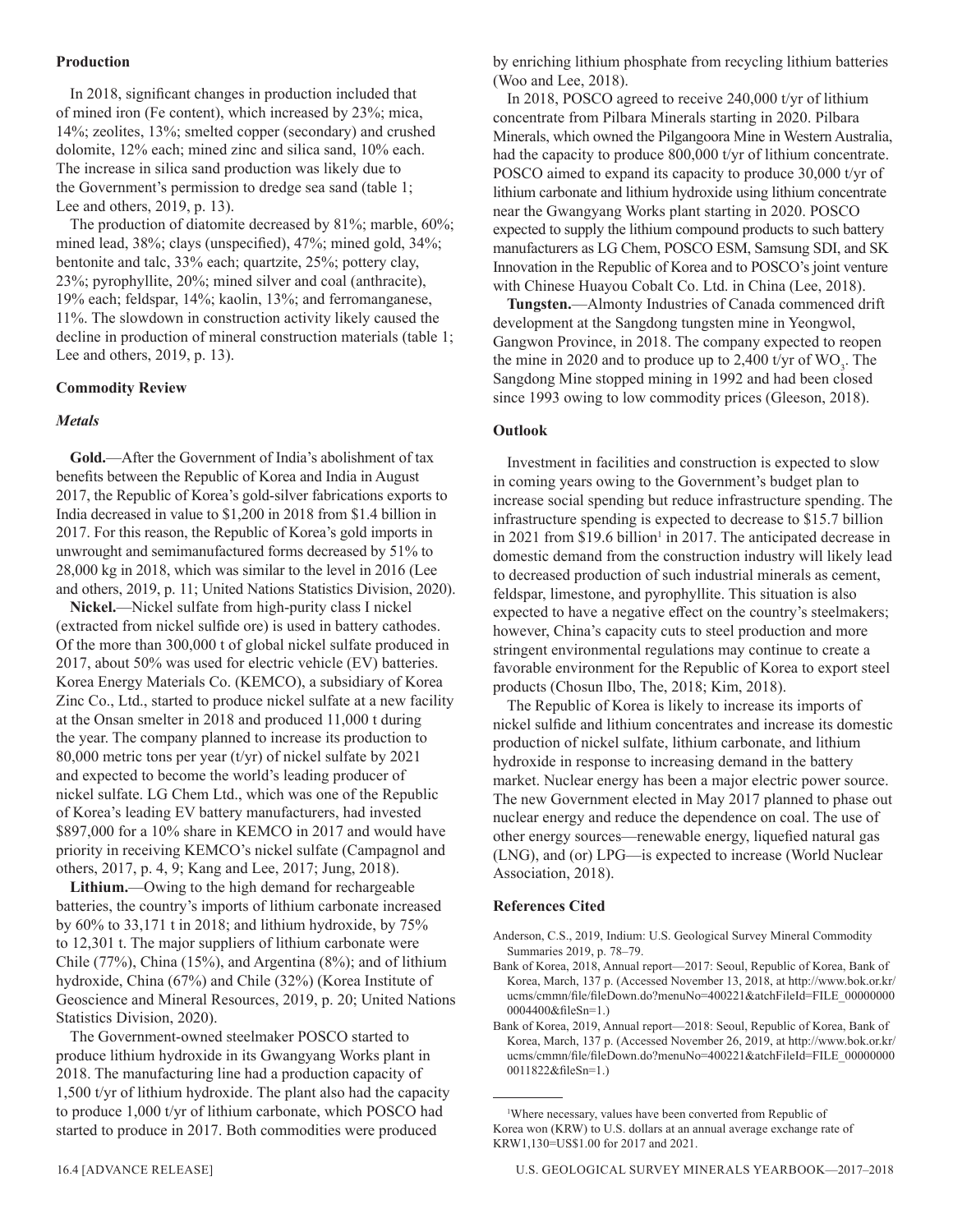Bolen, W.P., 2019, Talc and pyrophyllite: U.S. Geological Survey Mineral Commodity Summaries 2019, p. 162–163.

BP p.l.c., 2018, BP statistical review of world energy—June 2018: London, United Kingdom, BP p.l.c., June, 53 p. (Accessed November 19, 2018, at https://www.bp.com/content/dam/bp/en/corporate/pdf/energy-economics/ statistical-review/bp-stats-review-2018-full-report.pdf.)

Campagnol, N., Hoffman, K., Lala, A., and Ramsbottom, O., 2017, The future of nickel—A class act: McKinsey & Company, November. (Accessed November 22, 2019, at https://www.mckinsey.com/~/media/McKinsey/ Industries/Metals%20and%20Mining/Our%20Insights/The%20future%20 of%20nickel%20A%20class%20act/The%20future%20of%20nickel%20 A%20class%20act.ashx.)

Chosun Ilbo, The, 2018, Korean steelmakers facing a decline in domestic demand after the decreased imports from China: The Chosun Ilbo [Seoul, Republic of Korea], October 17. (Accessed November 21, 2018, at http://biz.chosun.com/site/data/html\_dir/2018/07/02/2018070202938.html.) [In Korean].

Export Import Bank of Korea, 2018, Foreign investment statistics: Seoul, Republic of Korea, Export Import Bank of Korea. (Accessed November 13, 2018, at http://211.171.208.92/ODISAS.html?type=01.)

Flanagan, D.M., 2019, Zeolites (natural): U.S. Geological Survey Mineral Commodity Summaries 2019, p. 188–189.

Gleeson, Daniel, 2018. Almonty starts drift development at Sangdong tungsten mine in Korea: Hertfordshire, United Kingdom, International Mining, November 28. (Accessed November 22, 2019, at https://im-mining. com/2018/11/28/almonty-starts-drift-development-sangdong-tungsten-mine/.)

Jadhav, Rajendra, 2017, India restricts imports of gold, silver from South Korea: Thomson Reuters, August 25. (Accessed November 16, 2018, at https://in.reuters.com/article/india-gold-imports-idINKCN1B523P.)

Jung, Hyunjung, 2018, Korea Zinc to start producing nickel sulfate for battery: ET news, March 18. (Accessed November 22, 2019, at http://www.etnews.com/20180316000139?m=1.) [In Korean]

Kang, Doo-soon and Lee, Eun-joo, 2017. S. Korea's LG Chem invests \$897,000 in local nickel sulfate supplier: Pulse, November 9. (Accessed November 22, 2019, at https://pulsenews.co.kr/view.php?year=2017&no=742414.)

Kim, Kyung-ho, 2018, Experts call for more infrastructure spending: The Korea Herald [Seoul, Republic of Korea], November 7. (Accessed April 11, 2019, at http://www.koreaherald.com/view.php?ud=20181107000558.)

Klochko, Kateryna, 2020, Lead [advance release], *in* Metals and minerals: U.S. Geological Survey Minerals Yearbook 2016, v. I, p. 42.1–42.15. (Accessed January 28, 2022, at https://prd-wret.s3.us-west-2.amazonaws. com/assets/palladium/production/atoms/files/myb1-2016-lead.pdf.)

Korea Cement Association, 2018, Statistics: Seoul, Republic of Korea, Korea Cement Association. (Accessed April 11, 2019, at http://www.cement.or.kr/ stati\_2015/mm\_pro\_view.asp?sm=2\_1\_0.) [In Korean].

Korea Coal Corp., 2020, Domestic coal industry: Wonju, Republic of Korea, Korea Coal Corp. website. (Accessed April 20, 2020, via https://www.kocoal.or.kr/eng/manage.php?f\_id=sub2\_1\_1.)

Korea Energy Economics Institute, 2018, Yearbook of energy statistics: Ulsan, Republic of Korea, Korea Energy Economics Institute, December, 369 p. (Accessed April 11, 2019, at http://www.keei.re.kr/keei/download/ YES2018.pdf.)

Korea Institute for Rare Metals, 2018, Import and export trends: Incheon, Republic of Korea, Korea Institute for Rare Metals website. (Accessed November 16, 2018, at https://www.kiram.re.kr/web/ko/page/page02\_02\_03. php?seq=12&x=40&y=22.) [In Korean]

Korea Institute of Geoscience and Mineral Resources, 2018a, 2017/2018 mineral commodity supply and demand: Daejeon, Republic of Korea, Korea Institute of Geoscience and Mineral Resources, 219 p. (Accessed November 19, 2018, via https://mici.kigam.re.kr/Portal\_335/board/BoardList.html?bbs\_bbsid=B30 3&pageUnit=6&lastIndex=6.) [In Korean].

Korea Institute of Geoscience and Mineral Resources, 2018b, Yearbook of minerals statistics 2017: Daejeon, Republic of Korea, Korea Institute of Geoscience and Mineral Resources, 191 p. (Accessed September 10, 2018, via https://mici.kigam.re.kr/Portal\_335/board/BoardList.html?bbs\_bbsid= B302&pageUnit=6&lastIndex=6.) [In Korean].

Korea Institute of Geoscience and Mineral Resources, 2019, Supplement— Trade in mined rare metal: Daejeon, Republic of Korea, Korea Institute of Geoscience and Mineral Resources, 51 p. (Accessed November 22, 2019, via https://mici.kigam.re.kr/Portal\_335/board/BoardList.html?bbs\_bbsid=B305& pageUnit=6&lastIndex=6) [In Korean].

Korea Iron and Steel Association, 2018, Steel statistics: Seoul, Republic of Korea, Korea Iron and Steel Association website. (Accessed November 1, 2018, at http://www.kosa.or.kr/sub/eng/statistics/production1.jsp.)

Korea National Oil Corp., 2018, About us: Ulsan, Republic of Korea, Korea National Oil Corp, April 13. (KNOC, Accessed November 14, 2018, at http://www.knoc.co.kr/ENG/sub01/sub01\_1\_1.jsp.)

Korea Nonferrous Metal Association, 2018, Nonferrous metal statistics: Seoul, Republic of Korea, Korea Nonferrous Metal Association website. (Accessed November 19, 2018, via http://www.nonferrous.or.kr/bbs/?bid=stats.) [In Korean].

Korea Resources Corp., 2017, Mineral reserves of Korea: Wonju, Republic of Korea, Korea Resources Corp., 345 p. [In Korean].

Korea Resources Corp., 2018, Businesses overview: Wonju, Republic of Korea, Korea Resources Corp. (Accessed November 13, 2018, via https://eng.kores.or.kr/views/cms/eng/bu/bu01.jsp.)

Korea Resources Corp., 2019, Business overview—Stockpile: Wonju, Republic of Korea, Korea Resources Corp. (Accessed November 25, 2019, https://www.kores.or.kr/views/cms/hkor/bi/bi04/bi0401.jsp.)

Lee, Heesu and Eom, Jaehyun, 2018, What South Korea's buying may tell us about the metals rally: Bloomberg, January 30. (Assessed November 25, 2019, at https://www.pps.go.kr/bbs/boardAtchFileDownload.dom?boardId=PPS097& boardSeqNo=479&seqNo=1.)

Lee, H., Yu, O., Kim, Y., and Kim D., 2018, Korea mineral information 2017: Daejeon, Republic of Korea, Korea Institute of Geoscience and Mineral Resources, 85 p. (Accessed November 9, 2018, via https://mici.kigam.re.kr/ Portal\_335/board/BoardList.html?bbs\_bbsid=B302&pageUnit=6&lastInd  $ex=6.$ )

Lee, H., Yu, O., Kim, Y., and Kim D., 2019, Korea mineral information 2018: Daejeon, Republic of Korea, Korea Institute of Geoscience and Mineral Resources, August, 82 p. (Accessed November 3, 2018, via https://mici.kigam.re.kr/Portal\_335/board/BoardList.html?bbs\_bbsid=B302& pageUnit=6&lastIndex=6.)

Lee, Joyce, 2018, South Korea's POSCO signs long-term deal to buy lithium from Australia's Pilbara: Thomson Reuters [Seoul, Republic of Korea], February 27. (Accessed November 22, 2019, at https://www.reuters.com/ article/posco-pilbara-minerals-lithium/south-koreas-posco-signs-long-termdeal-to-buy-lithium-from-australias-pilbara-idUSL4N1QH2ZM.)

Ministry of Trade, Industry, and Energy, 2020. The third plan of the mining industry: Sejong, Republic of Korea, Ministry of Trade, Industry, and Energy, January, 24 p. (Accessed April 17, 2020, at https://www.motie.go.kr/common/ download.do?fid=bbs&bbs\_cd\_n=81&bbs\_seq\_n=162535&file\_seq\_n=3.) [In Korean.]

National Law Information Center, 2017, Mining industry act: National Law Information Center website. (Accessed December 3, 2019, via http://www.law.go.kr/LSW/eng/engLsSc.do?menuId=1&query=mining&x=0 &y=0#liBgcolor14.)

Public Procurement Service, 2019, Stockpile: Daejeon, Republic of Korea, Public Procurement Service. (Assessed November 25, 2019, at https://www.pps.go.kr/bichuk/jsp/work/reserve\_outiline.bik.)

Thomas, C.L., 2020, Zinc [advance release], *in* Metals and minerals: U.S. Geological Survey Minerals Yearbook 2017, v. I, p. 85.1–85.15. (Accessed January 28, 2022, at https://www.usgs.gov/centers/nationalminerals-information-center/zinc-statistics-and-information.)

Tolcin, A.C., 2019, Cadmium: U.S. Geological Survey Mineral Commodity Summaries 2019, p. 40–41.

Tuck, C.A., 2019, Iron and steel: U.S. Geological Survey Mineral Commodity Summaries 2019, p. 82–83.

United Nations Statistics Division, 2020, United Nations commodity trade statistics database: United Nations Statistics Division. (Accessed April 8, 2020, via https://comtrade.un.org/data/.)

U.S. Census Bureau, 2018a, U.S. exports to Korea, South by 5-digit end-use code 2008–2017: U.S. Census Bureau. (Accessed November 13, 2018, at https://www.census.gov/foreign-trade/statistics/product/enduse/exports/ c5800.html.)

U.S. Census Bureau, 2018b, U.S. imports to Korea, South by 5-digit end-use code 2008–2017: U.S. Census Bureau. (Accessed November 13, 2018, at https://www.census.gov/foreign-trade/statistics/product/enduse/imports/ c5800.html.)

U.S. International Trade Administration, 2018, Steel exports report—South Korea: Washington, DC, U.S. International Trade Administration, March, 8 p. (Accessed November 16, 2018, at https://legacy.trade.gov/steel/countries/ pdfs/2017/annual/exports-korea.pdf.)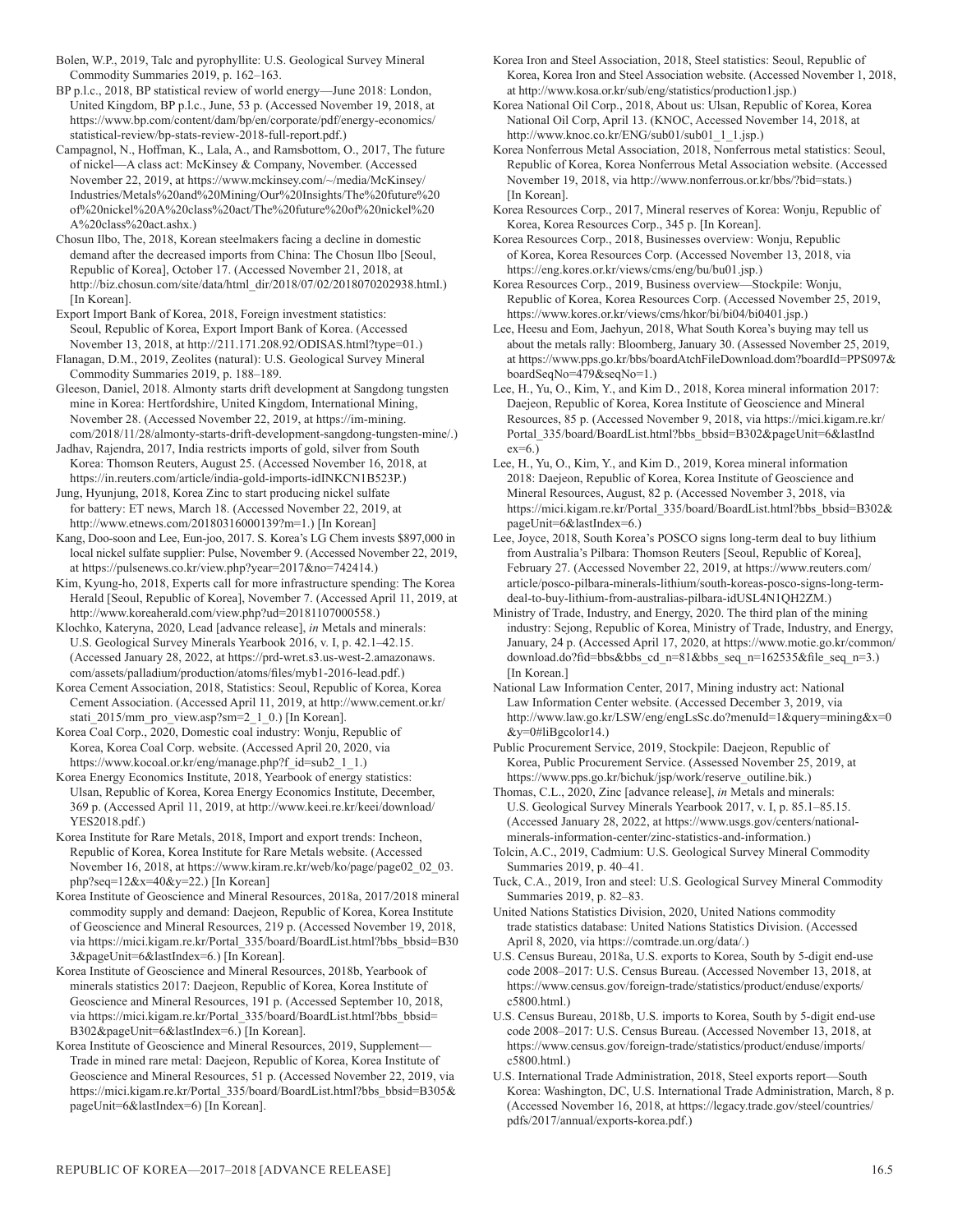Woo, Je-yoon and Lee, Eun-joo, 2018, POSCO starts operation of lithium hydroxide production line: Pulse, April 2. (Accessed November 22, 2019, at https://pulsenews.co.kr/view.php?year=2018&no=210250.)

World Bank, The, 2019, GDP (current US\$): Washington DC, The World Bank. (Accessed July 17, 2019, via https://data.worldbank.org/indicator/NY.GDP. MKTP.CD?end=2017&most\_recent\_value\_desc=true&start=1960.)

World Nuclear Association, 2018, Nuclear power in South Korea: London, United Kingdom, World Nuclear Association website, October. (Accessed November 21, 2018, at http://www.world-nuclear.org/information-library/ country-profiles/countries-o-s/south-korea.aspx.)

- World Steel Association, 2018a, Steel statistical yearbook—2018: Brussels, Belgium, World Steel Association, 121 p. (Accessed November 19, 2018, at https://www.worldsteel.org/en/dam/jcr:e5a8eda5-4b46-4892-856b-00908b5ab492/SSY\_2018.pdf.)
- World Steel Association, 2018b, World steel in figures 2018: Brussels, Belgium, World Steel Association, 30 p. (Accessed November 19, 2018, at https://www.worldsteel.org/en/dam/jcr:f9359dff-9546-4d6b-bed0- 996201185b12/World%2520Steel%2520in%2520Figures%25202018.pdf.)

#### TABLE 1 REPUBLIC OF KOREA: PRODUCTION OF MINERAL COMMODITIES<sup>1</sup>

(Metric tons, gross weight, unless otherwise specified)

| Commodity <sup>2</sup>                     |                      | 2014                   | 2015                   | 2016                   | 2017           | 2018        |
|--------------------------------------------|----------------------|------------------------|------------------------|------------------------|----------------|-------------|
| <b>METALS</b>                              |                      |                        |                        |                        |                |             |
| Bismuth, refinery, Bi content <sup>3</sup> |                      | 500                    | 500                    | 700                    | 900            | 880         |
| Cadmium, refinery, primary                 |                      | 5,645                  | 5,600 °                | $5,273$ <sup>r</sup>   | 4,960          | 4,905       |
| Copper:                                    |                      |                        |                        |                        |                |             |
| Mine, concentrate, Cu content              |                      |                        |                        | $108$ <sup>r</sup>     | $\overline{7}$ |             |
| Smelter:                                   |                      |                        |                        |                        |                |             |
| Primary                                    |                      | 500,000                | 511,200                | 510,000                | 510,000        | 530,000     |
| Secondary                                  |                      | 120,000                | 125,000                | 125,000                | 125,000        | 140,000     |
| Total                                      |                      | 620,000                | 636,000                | 635,000                | 635,000        | 670,000     |
| Refinery:                                  |                      |                        |                        |                        |                |             |
| Primary                                    |                      | 491,200                | 515,300                | 522,400                | 501,300        | 500,500     |
| Secondary                                  |                      | 110,500                | 134,400                | 124,800                | 163,000        | 174,000     |
| Total                                      |                      | 602,000                | 650,000                | 647,000                | 664,000        | 675,000     |
| Ferroalloys:                               |                      |                        |                        |                        |                |             |
| Ferromanganese                             |                      | 535,000 r              | $500,000$ <sup>r</sup> | 425,000 $r$            | 360,000        | 320,000     |
| Ferronickel:                               |                      |                        |                        |                        |                |             |
| Gross weight                               |                      | $114,000$ <sup>r</sup> | $195,000$ <sup>r</sup> | $228,000$ <sup>r</sup> | 237,000        | 223,000     |
| Ni content                                 |                      | 22,799 r               | 39,005 $^{\rm r}$      | 45,600 $r$             | 47,400         | 44,500      |
| Ferrosilicon <sup>e</sup>                  |                      | 30,000                 | 30,000                 | 30,000                 | 30,000         | 30,000      |
| Silicomanganese                            |                      | 235,000                | 175,000                | 135,000                | 117,000        | 117,000     |
| Gallium <sup>e</sup>                       | kilograms            | 1,000                  | 2,500                  | 3,000                  | 3,000          | 3,000       |
| Gold:                                      |                      |                        |                        |                        |                |             |
| Mine, Au content                           | do.                  | 282 <sup>r</sup>       | 269r                   | 205                    | 361            | 238         |
| Refinery                                   | do.                  | 46,207                 | 55,963                 | 59,411                 | 52,768         | 48,626      |
| Indium, refinery, primary, In content      | do.                  | 195,000                | 195,000                | 210,000                | 225,000 e      | $235,000$ e |
| Iron ore, mine:                            |                      |                        |                        |                        |                |             |
| Gross weight                               | thousand metric tons | 693                    | 445                    | 445                    | 311            | 383         |
| Fe content                                 | do.                  | 388                    | 249                    | 249                    | 174            | 214         |
| Iron and steel:                            |                      |                        |                        |                        |                |             |
| Pig iron                                   | do.                  | 46,909                 | 47,639                 | 46,336                 | 47,071         | 47,124      |
| Raw steel                                  | do.                  | 71,542                 | 69,670                 | 68,575                 | 71,030         | 72,463      |
| Lead:                                      |                      |                        |                        |                        |                |             |
| Mine, Pb content                           |                      | 2,764                  | 2,921                  | 2,839                  | 3,762          | 2,341       |
| Refinery:                                  |                      |                        |                        |                        |                |             |
| Primary                                    |                      | 299,000                | 291,000                | 441,000                | 423,320        | 410,294     |
| Secondary                                  |                      | 340,000                | 350,000                | 390,000                | 380,000        | 390,000     |
| Total                                      |                      | 639,000                | 641,000                | 831,000                | 803,000        | 800,000     |
| Molybdenum, mine, Mo content               |                      | 492 r                  | 259r                   |                        |                |             |
| Silver:                                    |                      |                        |                        |                        |                |             |
| Mine, Ag content                           | kilograms            | 3,289                  | 4,586                  | 6,579                  | 8,788          | 7,090       |
| Refinery, primary, metal                   | do.                  | 3,117,010              | 2,967,119              | 3,270,000              | 2,642,007      | 2,653,486   |
| Titanium, titaniferous magnetite           |                      | 240,892                | 204,082                | 166,903                | 223,039        | 213,184     |
| Zinc:                                      |                      |                        |                        |                        |                |             |
| Mine, Zn content                           |                      | 1,918                  | 2,070                  | $2,257$ <sup>r</sup>   | 3,321          | 3,656       |
| Smelter, primary                           |                      | 900,943                | 934,949                | 1,012,763              | 970,455        | 988,695     |
| INDUSTRIAL MINERALS                        |                      |                        |                        |                        |                |             |
| Cement:                                    |                      |                        |                        |                        |                |             |
| Clinker                                    | thousand metric tons | 44,816                 | 47,015                 | 49,148                 | 48,657         | 48,000      |
| Hydraulic                                  | do.                  | 47,048                 | 52,044                 | 56,747                 | 57,400         | 57,500 °    |
|                                            |                      |                        |                        |                        |                |             |

See footnotes at end of table.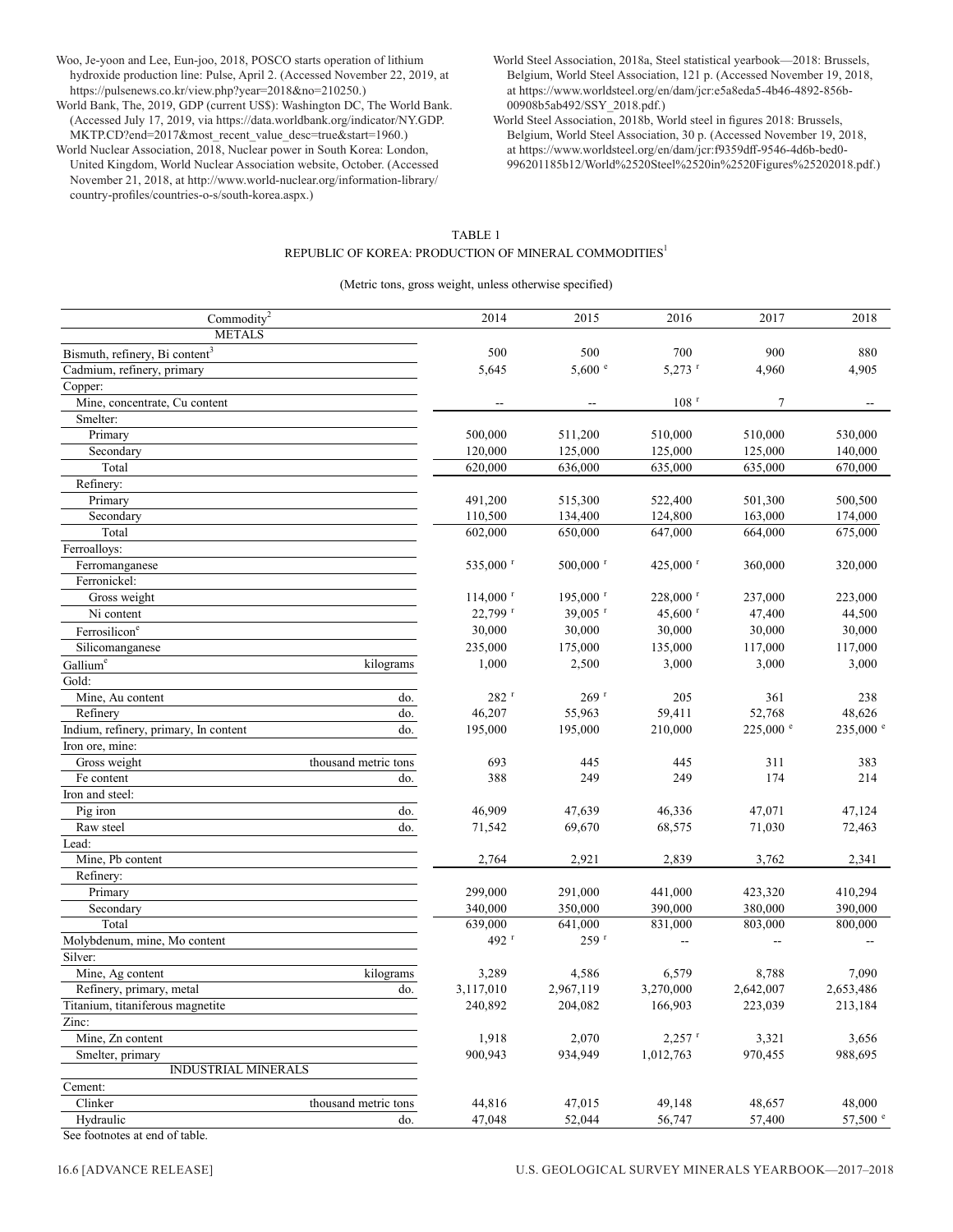#### TABLE 1—Continued REPUBLIC OF KOREA: PRODUCTION OF MINERAL COMMODITIES<sup>1</sup>

#### (Metric tons, gross weight, unless otherwise specified)

| Commodity <sup>2</sup>                                    |                            | 2014                     | 2015                     | 2016                     | 2017          | 2018                |
|-----------------------------------------------------------|----------------------------|--------------------------|--------------------------|--------------------------|---------------|---------------------|
| INDUSTRIAL MINERALS-Continued                             |                            |                          |                          |                          |               |                     |
| Clay:                                                     |                            |                          |                          |                          |               |                     |
| Bentonite                                                 |                            | 71,850                   | 78,439 r                 | 63,834                   | 47,306        | 31,824              |
| Fuller's earth                                            |                            | 54,001                   | 87,094                   | 81,688                   | 115,568       | 118,177             |
| Kaolin                                                    |                            | 429,081                  | 356,866                  | 366,511                  | 416,648       | 364,249             |
| Pottery                                                   |                            | 253,668                  | 230,921                  | 220,840 r                | 307,546       | 237,242             |
| Unspecified                                               |                            | 719,390                  | 862,339                  | 773,381                  | 1,013,026     | 533,661             |
| Diatomite, diatomaceous earth                             |                            | 65,893                   | 15,310                   | 20,564                   | 133,741       | 25,902              |
| Feldspar                                                  |                            | 528,958                  | 601,030                  | 654,398 r                | 717,177       | 617,166             |
| Lime <sup>e</sup>                                         | thousand metric tons       | 5,100                    | 5,100                    | 5,100                    | 5,200         | 5,200               |
| Mica, all grades                                          |                            | 24,205                   | 17,405                   | 12,934                   | 14,567        | 16,559              |
| Salt, sea salt                                            |                            | 309,000 r                | 332,000 r                | 323,000                  | 308,847       | 283,000             |
| Sand and gravel, industrial, silica:                      |                            |                          |                          |                          |               |                     |
| Ouartzite                                                 | thousand metric tons       | 4,057                    | 3,569                    | 3,778                    | 4,334         | 3,247               |
| Sand                                                      | do.                        | 732                      | 661                      | 682                      | 952           | 1,048               |
| Stone:                                                    |                            |                          |                          |                          |               |                     |
| Crushed:                                                  |                            |                          |                          |                          |               |                     |
| Dolomite                                                  | do.                        | 2,558                    | 2,626                    | 2,593                    | 3,021         | 3,374               |
| Limestone                                                 | do.                        | 86,191                   | 88,199                   | 91,241                   | 92,276        | 86,255              |
| Marble                                                    | do.                        | 8                        | 5                        | 13                       | 5             | 2                   |
| Stone, size and shape unspecified, calcite                | do.                        | 2,426                    | 2,221                    | $2,051$ <sup>r</sup>     | 2,431         | 2,462               |
| Sulfur, byproduct of natural gas and petroleum, S content | 1,200,000                  | 1,450,000                | 2,000,000                | $2,000,000$ <sup>e</sup> | $2,000,000$ e |                     |
| Talc and related materials:                               |                            |                          |                          |                          |               |                     |
| Pyrophyllite                                              |                            | 622,865                  | 596,860                  | 590,000                  | 431,458       | 346,761             |
| Talc                                                      |                            | 5,484                    | 6,371                    | 2,247                    | 2,834         | 1,887               |
| Zeolites                                                  |                            | 203,051                  | 191,207                  | 121,730                  | 127,685       | 144,330             |
| MINERAL FUELS AND RELATED MATERIALS                       |                            |                          |                          |                          |               |                     |
| Coal, anthracite                                          | thousand metric tons       | 1,748                    | 1,764                    | 1,727                    | 1,486         | 1,202               |
| Coke, metallurgical                                       | do.                        | $17,193$ <sup>r</sup>    | $17,817$ <sup>r</sup>    | $16.096$ <sup>r</sup>    | 16,000 e      | $16,000$ $^{\circ}$ |
| Petroleum, refinery:                                      |                            |                          |                          |                          |               |                     |
| Diesel                                                    | thousand 42-gallon barrels | 314,495                  | 333,415                  | 338,517                  | 344,827       | 355,878             |
| Fuel oil                                                  | do.                        | 55,174                   | 57,973                   | 70,694                   | 67,999        | 69,018              |
| Gasoline                                                  | do.                        | 145,055                  | 157,320                  | 153,557                  | 157,992       | 165,966             |
| Kerosene                                                  | do.                        | 16,743                   | 18,492                   | 19,520                   | 19,905        | 21,246              |
| Liquefied petroleum gas                                   | do.                        | 24,341                   | 25,367                   | 26,026                   | 31,567        | 33,302              |
| Naphtha                                                   | do.                        | 218,092                  | 249,931                  | 259,814                  | 307,635       | 313,839             |
| Other <sup>4</sup>                                        | do.                        | 256,170                  | 274,461                  | 289,214                  | 297,822       | 296,545             |
| Total                                                     | do.                        | $1,030,000$ <sup>r</sup> | $1,120,000$ <sup>r</sup> | $1,160,000$ <sup>r</sup> | 1,230,000     | 1,260,000           |

<sup>e</sup>Estimated. <sup>r</sup>Revised. do. Ditto. -- Zero.

<sup>1</sup>Table includes data available through October 17, 2019. All data are reported unless otherwise noted. Totals and estimated data are rounded to no more than three significant digits; may not add to totals shown.

<sup>2</sup>In addition to the commodities listed, carbon black, natural gas, crude petroleum, phosphate rock, secondary iron, iron and steel semimanufactures, sulfur (byproduct of metallurgy), and thorium may have been produced, but available information was inadequate to make reliable estimates of output.

 $3$ Refined bismuth was produced as a byproduct of zinc production.

<sup>4</sup>Includes bitumens, fuel oil byproducts, jet fuel, lubricants, paraffin waxes, petroleum coke, refinery gas, and solvents.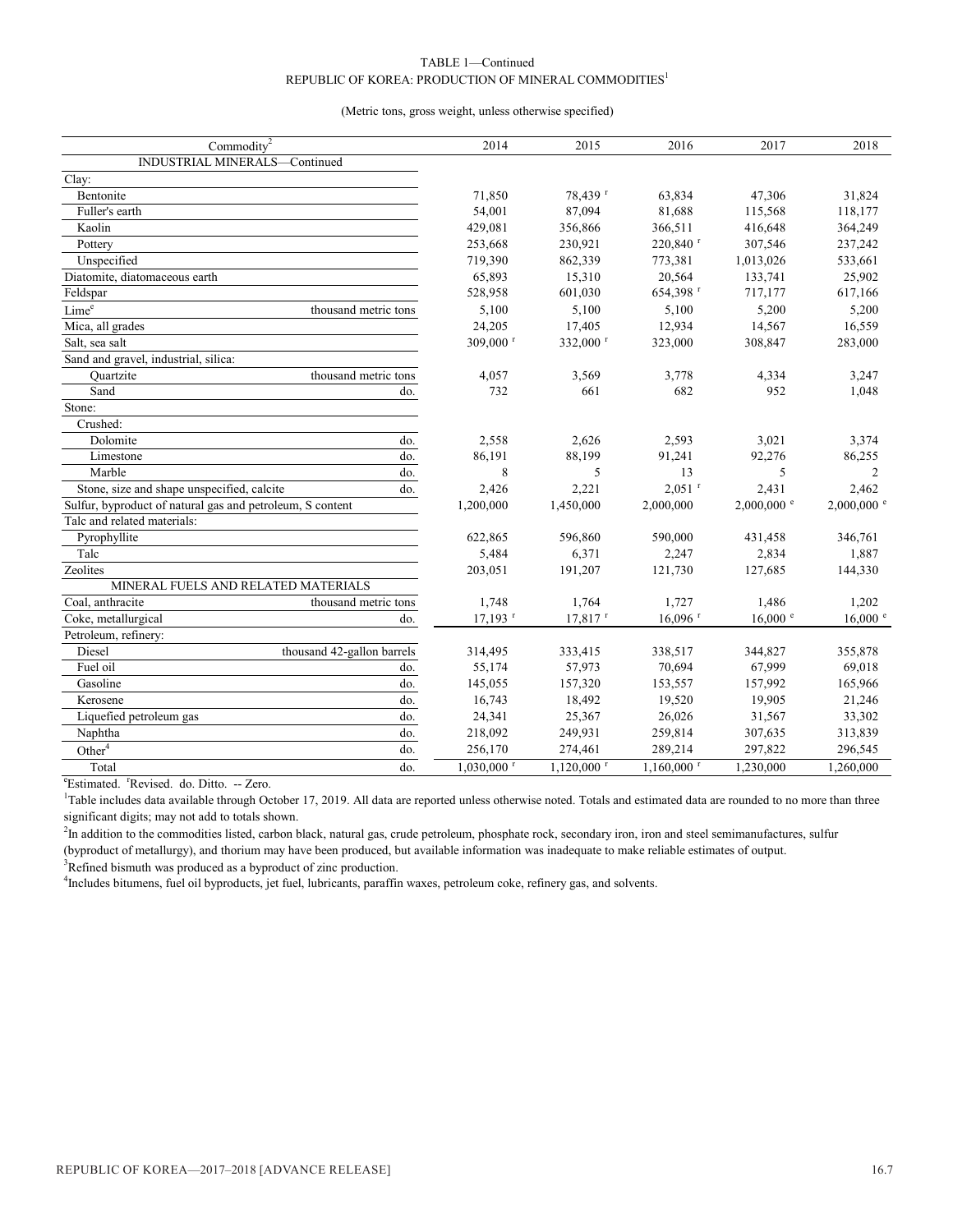#### TABLE 2 REPUBLIC OF KOREA: STRUCTURE OF THE MINERAL INDUSTRY IN 2018

#### (Thousand metric tons unless otherwise specified)

|                            |                | Major operating companies              |                                              | Annual              |
|----------------------------|----------------|----------------------------------------|----------------------------------------------|---------------------|
| Commodity                  |                | and major equity owners                | Location of main facilities                  | capacity            |
| Bismuth, metal             | metric tons    | Korea Zinc Co. Ltd.                    | Onsan refinery in Ulsan                      | 950                 |
| Cadmium                    | do.            | do.                                    | do.                                          | 5,100               |
| Do.                        | do.            | Young Poong Corp.                      | Sukpo refinery in North Gyeongsang Province  | 1,750               |
| Cement                     |                | Asia Cement Co. Ltd.                   | Plants in Daegu and Jecheon                  | 4,600               |
| Do.                        |                | Daehan Cement Co. Ltd.                 | Plants in Gwangyang                          | 1,600               |
|                            |                | (subsidiary of Ssangyong Cement)       |                                              |                     |
| Do.                        |                | Halla Cement Corp.                     | Plants in Gwangyang and Okkye                | 9,500               |
| Do.                        |                | Hanil Cement Manufacturing Co.         | Plants in Tanyang and other three cities     | 7,200               |
| Do.                        |                | Hankook C&T Co. Ltd.                   | Plant in Pohang                              | 4,700               |
| Do.                        |                | Hyundai Cement Co. Ltd.                | Plants in Tanyang and Yeongwol               | 8,600               |
| Do.                        |                | Korea Cement Co. Ltd.                  | Plant at Jangsung, South Jeolla Province     | 2,300               |
| Do.                        |                | Sampyo (formerly Tong Yang) Cement     | Plants at Pukpyong and Samchok               | 11.600              |
| Do.                        |                | Ssangyong Cement Industrial Co. Ltd.   | Plants at Tonghae, Gwangyang,                | 16,749              |
|                            |                |                                        | Munkyung, Pukpyong, and Yeongwol             |                     |
| Do.                        |                | SungShin Cement Manufacturing Co. Ltd. | Plant at Tanyang                             | 13,700              |
| Coal                       |                | Korea Coal Corp.                       | Mines at Dogye, Hwasoon, and Jangsung        | 2,500               |
| Copper, metal, primary     |                | Korea Zinc Co. Ltd.                    | Onsan refinery in Ulsan                      | 25                  |
| Do.                        |                | LS-Nikko Copper Inc.                   | do.                                          | 685                 |
| Do.                        |                | Young Poong Corp.                      | Sukpo refinery in North Gyeongsang Province  | 5                   |
| Gallium                    | kilograms      | Korea Zinc Co. Ltd.                    | Onsan refinery in Ulsan                      | 10,000              |
| Gas, natural               | thousand cubic | Korea National Oil Corp.               | Donghae-1 gasfield in Ulleung Basin          | 1,300               |
|                            | meters per day |                                        |                                              |                     |
| Gold:                      |                |                                        |                                              |                     |
| Concentrate, Au content    | kilograms      | GoldenSun Co. Ltd.                     | Eunsan Mine, Gasa-Do Mine, Haenam,           | 500 <sup>e</sup>    |
|                            |                | (Sun Cement Co. Ltd.)                  | South Jeolla Province                        |                     |
| Refined                    | do.            | Korea Zinc Co. Ltd.                    | Onsan refinery in Ulsan                      | 50,000              |
| Do.                        | do.            | LS-Nikko Copper Inc.                   | do.                                          | 60,000              |
| Ferroalloys, ferronickel   |                | SNNC Co. Ltd. (SMSP S.A., 51%, and     | Gwangyang ferronickel plant in Gwangyang     | 54                  |
|                            |                | POSCO Ltd., 49%)                       |                                              |                     |
| Indium, metal              | kilograms      | Korea Zinc Co. Ltd.                    | Onsan refinery in Ulsan                      | 200,000             |
| Do.                        | do.            | Young Poong Corp.                      | Sukpo refinery in North Gyeongsang Province  | $110,000$ $\degree$ |
| Iron ore                   |                | Handok Iron & Steel Co. Ltd.           | Sinyemi Mine, Jeongseon, Gangwon Province    | 600                 |
| Lead:                      |                |                                        |                                              |                     |
| Concentrates, gross weight |                | Shin DongYang Corp.                    | Guk-jeon Mine in South Gyeongsang Province   | 1                   |
| Do.                        |                | SungAn-Jawon Corp.                     | Kumho Mine in North Gyeongsang Province      | 5                   |
| Refined                    |                | Korea Zinc Co. Ltd.                    | Onsan refinery in Ulsan                      | 423                 |
| Lithium:                   |                |                                        |                                              |                     |
| Carbonate                  | metric tons    | POSCO Ltd.                             | Gwangyang Works in Gwangyang                 | 1,000               |
| Hydroxide                  | do.            | do.                                    | do.                                          | 1,500               |
| Molybdenum:                |                |                                        |                                              |                     |
| Mine, Mo content           | do.            | Korea Resources Corp. (KORES)          | Keum-eum Mine, Uljin                         | $260 \ ^1$          |
|                            |                | (Government, 99.85%, and Korea         |                                              |                     |
|                            |                | Development Bank, 0.14%)               |                                              |                     |
| Do.                        | do.            | NMC Resource Corp.                     | Moland Mine at Daejang-ri, Jecheon,          | $900^2$             |
|                            |                |                                        | North Chungcheong Province                   |                     |
| Refined                    | do.            | SeAH M&S Corp.                         | Smelter in Yeosu, South Jeolla Province      | 6,000               |
|                            |                |                                        |                                              |                     |
| Nickel:                    |                |                                        |                                              |                     |
| Metal                      |                | Enertec Co. Ltd.                       | Refinery at Hamam, South Gyeongsang Province | 6                   |
| Do.                        |                | Korea Nickel Corp. (Vale Canada Ltd.,  | Onsan nickel refinery in Ulsan               | 50                  |
|                            |                | 25%; Korea Zinc Co. Ltd., 19%;         |                                              |                     |
|                            |                | POSCO, 14%)                            |                                              |                     |
| Sulfate                    |                | Korea Energy Materials Co. (KEMCO)     | do.                                          | 30                  |
|                            |                | (Korea Zinc Co. Ltd., 55%;             |                                              |                     |
|                            |                | Young Poong Corp., 15%; LG Chem,       |                                              |                     |
|                            |                | 10%; others, $20%$                     |                                              |                     |

See footnotes at end of table.